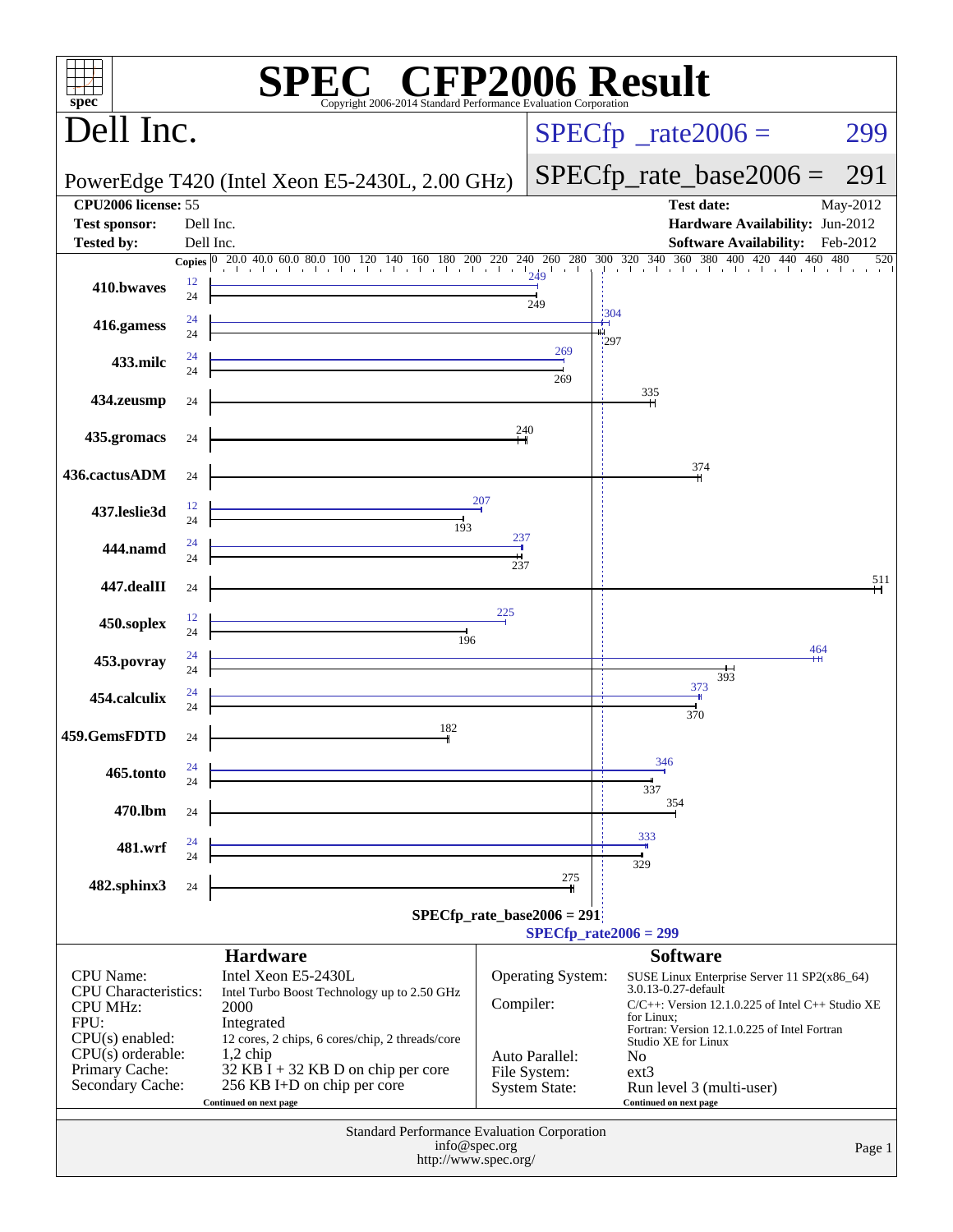

# Dell Inc.

## $SPECTp_rate2006 = 299$

PowerEdge T420 (Intel Xeon E5-2430L, 2.00 GHz)

[SPECfp\\_rate\\_base2006 =](http://www.spec.org/auto/cpu2006/Docs/result-fields.html#SPECfpratebase2006) 291

| <b>CPU2006 license: 55</b>                              |                                                                                                                                                |                                                            | <b>Test date:</b><br>$May-2012$           |
|---------------------------------------------------------|------------------------------------------------------------------------------------------------------------------------------------------------|------------------------------------------------------------|-------------------------------------------|
| <b>Test sponsor:</b>                                    | Dell Inc.                                                                                                                                      |                                                            | <b>Hardware Availability: Jun-2012</b>    |
| <b>Tested by:</b>                                       | Dell Inc.                                                                                                                                      |                                                            | <b>Software Availability:</b><br>Feb-2012 |
| L3 Cache:<br>Other Cache:<br>Memory:<br>Disk Subsystem: | 15 MB I+D on chip per chip<br>None<br>96 GB (12 x 8 GB 2Rx4 PC3-12800R-11, ECC, running<br>at $1333 \text{ MHz}$ )<br>1 x 300 GB 15000 RPM SAS | <b>Base Pointers:</b><br>Peak Pointers:<br>Other Software: | $32/64$ -bit<br>$32/64$ -bit<br>None      |
| Other Hardware:                                         | None                                                                                                                                           |                                                            |                                           |

### **[Results Table](http://www.spec.org/auto/cpu2006/Docs/result-fields.html#ResultsTable)**

|                                                                                 |               |                |            | <b>Base</b>    |       |                |            |               | <b>Peak</b>    |              |                |              |                |              |
|---------------------------------------------------------------------------------|---------------|----------------|------------|----------------|-------|----------------|------------|---------------|----------------|--------------|----------------|--------------|----------------|--------------|
| <b>Benchmark</b>                                                                | <b>Copies</b> | <b>Seconds</b> | Ratio      | <b>Seconds</b> | Ratio | <b>Seconds</b> | Ratio      | <b>Copies</b> | <b>Seconds</b> | <b>Ratio</b> | <b>Seconds</b> | <b>Ratio</b> | <b>Seconds</b> | <b>Ratio</b> |
| 410.bwayes                                                                      | 24            | 1312           | <u>249</u> | 1312           | 249   | 1315           | 248        | 12            | 654            | 249          | 655            | 249          | 654            | 249          |
| 416.gamess                                                                      | 24            | 1568           | 300        | 1589           | 296   | 1582           | 297        | 24            | 1547           | 304          | 1547           | 304          | 1576           | 298          |
| $433$ .milc                                                                     | 24            | 819            | 269        | 820            | 269   | 820            | 269        | 24            | 818            | 269          | 818            | 269          | 817            | 270          |
| 434.zeusmp                                                                      | 24            | 644            | 339        | 651            | 335   | 652            | 335        | 24            | 644            | 339          | 651            | 335          | 652            | 335          |
| 435.gromacs                                                                     | 24            | 711            | 241        | 731            | 235   | 715            | 240        | 24            | 711            | 241          | 731            | 235          | 715            | 240          |
| 436.cactusADM                                                                   | 24            | 767            | 374        | 767            | 374   | 772            | 372        | 24            | 767            | 374          | 767            | 374          | 772            | 372          |
| 437.leslie3d                                                                    | 24            | 1170           | 193        | 1172           | 193   | 1173           | 192        | 12            | 546            | 207          | 545            | 207          | 548            | 206          |
| 444.namd                                                                        | 24            | 814            | 237        | 810            | 238   | 825            | 233        | 24            | 813            | 237          | 808            | 238          | 811            | 237          |
| 447.dealII                                                                      | 24            | 537            | 512        | 543            | 506   | 537            | 511        | 24            | 537            | 512          | 543            | 506          | 537            | 511          |
| $450$ .soplex                                                                   | 24            | 1023           | 196        | 1028           | 195   | 1023           | 196        | 12            | 445            | 225          | 445            | 225          | 445            | 225          |
| $453$ . povray                                                                  | 24            | 320            | 399        | 325            | 393   | 325            | 393        | 24            | 275            | 464          | 278            | 460          | 274            | 466          |
| 454.calculix                                                                    | 24            | 536            | 369        | 535            | 370   | 536            | <b>370</b> | 24            | 533            | 372          | 531            | 373          | 529            | 374          |
| 459.GemsFDTD                                                                    | 24            | 1403           | 182        | 1403           | 182   | 1410           | 181        | 24            | 1403           | 182          | 1403           | <u>182</u>   | 1410           | 181          |
| $465$ .tonto                                                                    | 24            | 703            | 336        | 701            | 337   | 701            | 337        | 24            | 682            | 346          | 682            | 346          | 683            | 346          |
| 470.1bm                                                                         | 24            | 931            | <u>354</u> | 931            | 354   | 930            | 355I       | 24            | 931            | 354          | 931            | 354          | 930            | 355          |
| 481.wrf                                                                         | 24            | 813            | 330        | 817            | 328   | 815            | 329        | 24            | 805            | 333          | 809            | 331          | 805            | 333          |
| 482.sphinx3                                                                     | 24            | 1703           | 275        | 1703           | 275   | 1691           | 277        | 24            | 1703           | 275          | 1703           | 275          | 1691           | 277          |
| 1, 2, 1, 11<br>$\mathbf{A}$<br><sub>D</sub><br>5.71.<br>D.11<br>1.1<br>$1 - 11$ |               |                |            |                |       |                |            |               |                |              |                |              |                |              |

Results appear in the [order in which they were run.](http://www.spec.org/auto/cpu2006/Docs/result-fields.html#RunOrder) Bold underlined text [indicates a median measurement.](http://www.spec.org/auto/cpu2006/Docs/result-fields.html#Median)

### **[Submit Notes](http://www.spec.org/auto/cpu2006/Docs/result-fields.html#SubmitNotes)**

 The numactl mechanism was used to bind copies to processors. The config file option 'submit' was used to generate numactl commands to bind each copy to a specific processor. For details, please see the config file.

### **[Operating System Notes](http://www.spec.org/auto/cpu2006/Docs/result-fields.html#OperatingSystemNotes)**

Stack size set to unlimited using "ulimit -s unlimited"

#### **[Platform Notes](http://www.spec.org/auto/cpu2006/Docs/result-fields.html#PlatformNotes)**

 CPU Power Management set to Maximum Performance Memory Frequency set to Maximum Performance Turbo Boost set to Enabled Continued on next page

> Standard Performance Evaluation Corporation [info@spec.org](mailto:info@spec.org) <http://www.spec.org/>

Page 2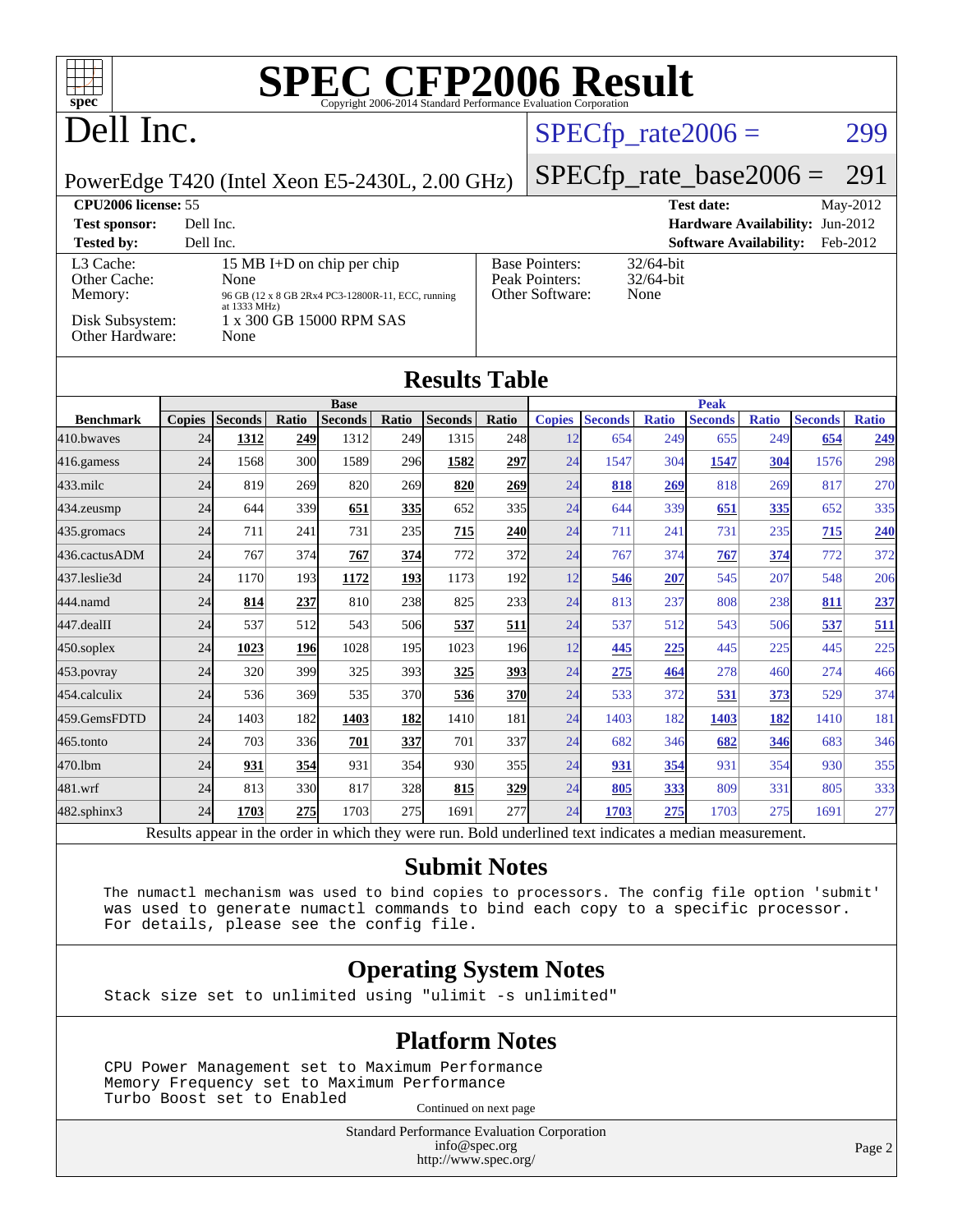# Dell Inc.

 $SPECTp\_rate2006 = 299$ 

PowerEdge T420 (Intel Xeon E5-2430L, 2.00 GHz)

[SPECfp\\_rate\\_base2006 =](http://www.spec.org/auto/cpu2006/Docs/result-fields.html#SPECfpratebase2006) 291 **[CPU2006 license:](http://www.spec.org/auto/cpu2006/Docs/result-fields.html#CPU2006license)** 55 **[Test date:](http://www.spec.org/auto/cpu2006/Docs/result-fields.html#Testdate)** May-2012

**[Test sponsor:](http://www.spec.org/auto/cpu2006/Docs/result-fields.html#Testsponsor)** Dell Inc. **[Hardware Availability:](http://www.spec.org/auto/cpu2006/Docs/result-fields.html#HardwareAvailability)** Jun-2012 **[Tested by:](http://www.spec.org/auto/cpu2006/Docs/result-fields.html#Testedby)** Dell Inc. **[Software Availability:](http://www.spec.org/auto/cpu2006/Docs/result-fields.html#SoftwareAvailability)** Feb-2012

#### **[Platform Notes \(Continued\)](http://www.spec.org/auto/cpu2006/Docs/result-fields.html#PlatformNotes)**

Standard Performance Evaluation Corporation C States/C1E set to Enabled Sysinfo program /root/CPU2006-1.2/config/sysinfo.rev6800 \$Rev: 6800 \$ \$Date:: 2011-10-11 #\$ 6f2ebdff5032aaa42e583f96b07f99d3 running on linux-316h Mon May 28 06:14:05 2012 This section contains SUT (System Under Test) info as seen by some common utilities. To remove or add to this section, see: <http://www.spec.org/cpu2006/Docs/config.html#sysinfo> From /proc/cpuinfo model name : Intel(R) Xeon(R) CPU E5-2430L 0 @ 2.00GHz 2 "physical id"s (chips) 24 "processors" cores, siblings (Caution: counting these is hw and system dependent. The following excerpts from /proc/cpuinfo might not be reliable. Use with caution.) cpu cores : 6 siblings : 12 physical 0: cores 0 1 2 3 4 5 physical 1: cores 0 1 2 3 4 5 cache size : 15360 KB From /proc/meminfo MemTotal: 98994188 kB HugePages\_Total: 0<br>Hugepagesize: 2048 kB Hugepagesize: /usr/bin/lsb\_release -d SUSE Linux Enterprise Server 11 (x86\_64) From /etc/\*release\* /etc/\*version\* SuSE-release: SUSE Linux Enterprise Server 11 (x86\_64) VERSION = 11 PATCHLEVEL = 2 uname -a: Linux linux-316h 3.0.13-0.27-default #1 SMP Wed Feb 15 13:33:49 UTC 2012 (d73692b) x86\_64 x86\_64 x86\_64 GNU/Linux run-level 3 May 27 15:16 last=S SPEC is set to: /root/CPU2006-1.2<br>Filesystem Type Size Use Type Size Used Avail Use% Mounted on /dev/sda2 ext3 271G 122G 135G 48% / Additional information from dmidecode: (End of data from sysinfo program)

[info@spec.org](mailto:info@spec.org) <http://www.spec.org/>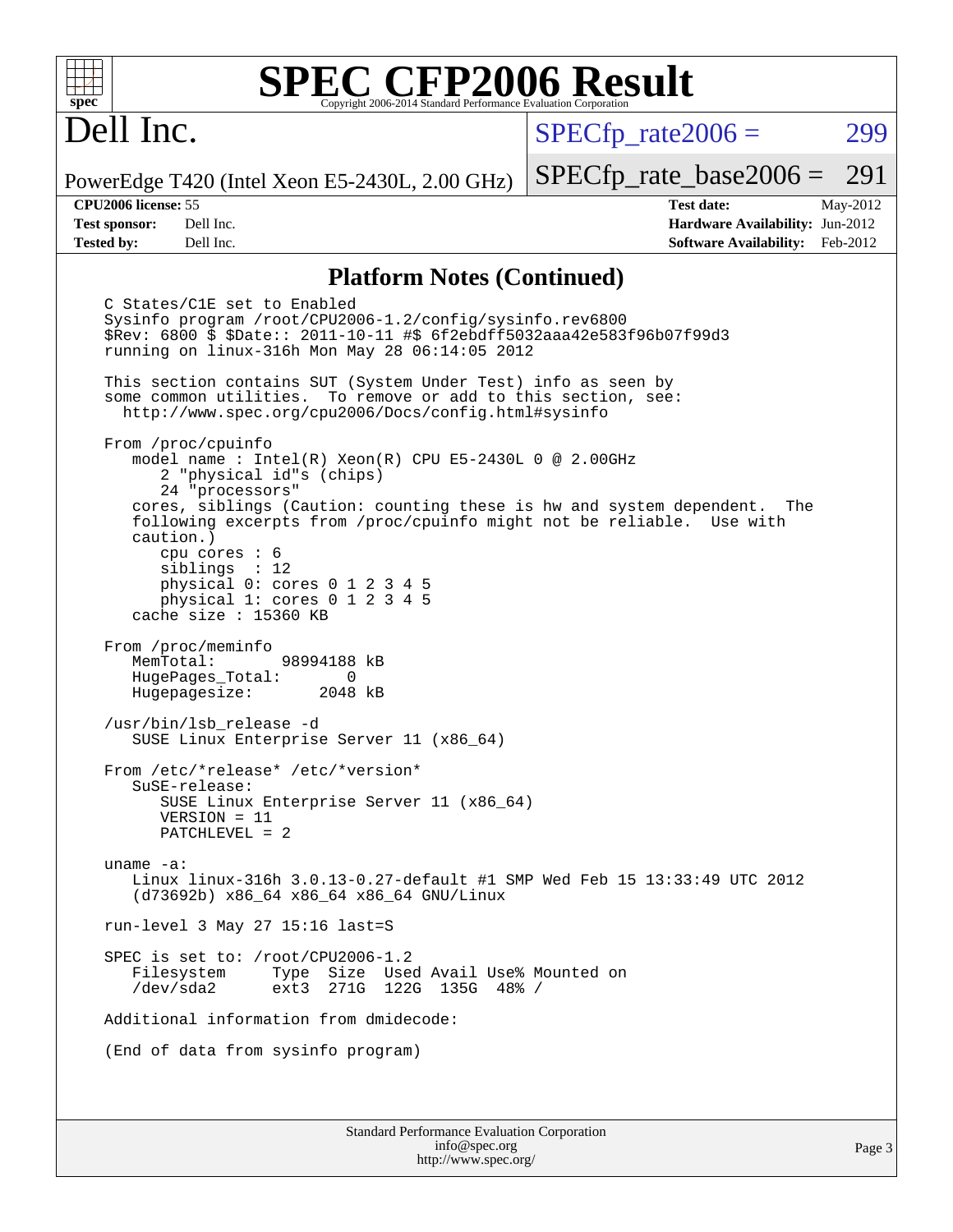# Dell Inc.

 $SPECTp_rate2006 = 299$ 

PowerEdge T420 (Intel Xeon E5-2430L, 2.00 GHz)

**[Tested by:](http://www.spec.org/auto/cpu2006/Docs/result-fields.html#Testedby)** Dell Inc. **[Software Availability:](http://www.spec.org/auto/cpu2006/Docs/result-fields.html#SoftwareAvailability)** Feb-2012

[SPECfp\\_rate\\_base2006 =](http://www.spec.org/auto/cpu2006/Docs/result-fields.html#SPECfpratebase2006) 291 **[CPU2006 license:](http://www.spec.org/auto/cpu2006/Docs/result-fields.html#CPU2006license)** 55 **[Test date:](http://www.spec.org/auto/cpu2006/Docs/result-fields.html#Testdate)** May-2012 **[Test sponsor:](http://www.spec.org/auto/cpu2006/Docs/result-fields.html#Testsponsor)** Dell Inc. **[Hardware Availability:](http://www.spec.org/auto/cpu2006/Docs/result-fields.html#HardwareAvailability)** Jun-2012

#### **[General Notes](http://www.spec.org/auto/cpu2006/Docs/result-fields.html#GeneralNotes)**

Environment variables set by runspec before the start of the run: LD LIBRARY PATH = "/root/CPU2006-1.2/libs/32:/root/CPU2006-1.2/libs/64"

 Binaries compiled on a system with 1x Core i7-860 CPU + 8GB memory using RHEL5.5 Transparent Huge Pages enabled with: echo always > /sys/kernel/mm/transparent\_hugepage/enabled Filesystem page cache cleared with: echo 1> /proc/sys/vm/drop\_caches runspec command invoked through numactl i.e.: numactl --interleave=all runspec <etc>

**[Base Compiler Invocation](http://www.spec.org/auto/cpu2006/Docs/result-fields.html#BaseCompilerInvocation)**

[C benchmarks](http://www.spec.org/auto/cpu2006/Docs/result-fields.html#Cbenchmarks):  $\frac{1}{2}$ cc  $-\text{m64}$ 

[C++ benchmarks:](http://www.spec.org/auto/cpu2006/Docs/result-fields.html#CXXbenchmarks) [icpc -m64](http://www.spec.org/cpu2006/results/res2012q3/cpu2006-20120703-23447.flags.html#user_CXXbase_intel_icpc_64bit_bedb90c1146cab66620883ef4f41a67e)

[Fortran benchmarks](http://www.spec.org/auto/cpu2006/Docs/result-fields.html#Fortranbenchmarks): [ifort -m64](http://www.spec.org/cpu2006/results/res2012q3/cpu2006-20120703-23447.flags.html#user_FCbase_intel_ifort_64bit_ee9d0fb25645d0210d97eb0527dcc06e)

[Benchmarks using both Fortran and C](http://www.spec.org/auto/cpu2006/Docs/result-fields.html#BenchmarksusingbothFortranandC): [icc -m64](http://www.spec.org/cpu2006/results/res2012q3/cpu2006-20120703-23447.flags.html#user_CC_FCbase_intel_icc_64bit_0b7121f5ab7cfabee23d88897260401c) [ifort -m64](http://www.spec.org/cpu2006/results/res2012q3/cpu2006-20120703-23447.flags.html#user_CC_FCbase_intel_ifort_64bit_ee9d0fb25645d0210d97eb0527dcc06e)

## **[Base Portability Flags](http://www.spec.org/auto/cpu2006/Docs/result-fields.html#BasePortabilityFlags)**

| 410.bwaves: -DSPEC CPU LP64                |                                                                |
|--------------------------------------------|----------------------------------------------------------------|
| 416.gamess: -DSPEC_CPU_LP64                |                                                                |
| 433.milc: -DSPEC CPU LP64                  |                                                                |
| 434.zeusmp: - DSPEC_CPU_LP64               |                                                                |
| 435.gromacs: -DSPEC_CPU_LP64 -nofor_main   |                                                                |
| 436.cactusADM: -DSPEC CPU LP64 -nofor main |                                                                |
| 437.leslie3d: -DSPEC CPU LP64              |                                                                |
| 444.namd: -DSPEC CPU LP64                  |                                                                |
| 447.dealII: -DSPEC_CPU LP64                |                                                                |
| 450.soplex: -DSPEC_CPU_LP64                |                                                                |
| 453.povray: -DSPEC_CPU_LP64                |                                                                |
| 454.calculix: -DSPEC CPU LP64 -nofor main  |                                                                |
| 459.GemsFDTD: -DSPEC CPU LP64              |                                                                |
| 465.tonto: -DSPEC CPU LP64                 |                                                                |
| 470.1bm: - DSPEC CPU LP64                  |                                                                |
|                                            | 481.wrf: -DSPEC CPU_LP64 -DSPEC_CPU_CASE_FLAG -DSPEC_CPU_LINUX |
| 482.sphinx3: -DSPEC CPU LP64               |                                                                |
|                                            |                                                                |

| <b>Standard Performance Evaluation Corporation</b> |
|----------------------------------------------------|
| info@spec.org                                      |
| http://www.spec.org/                               |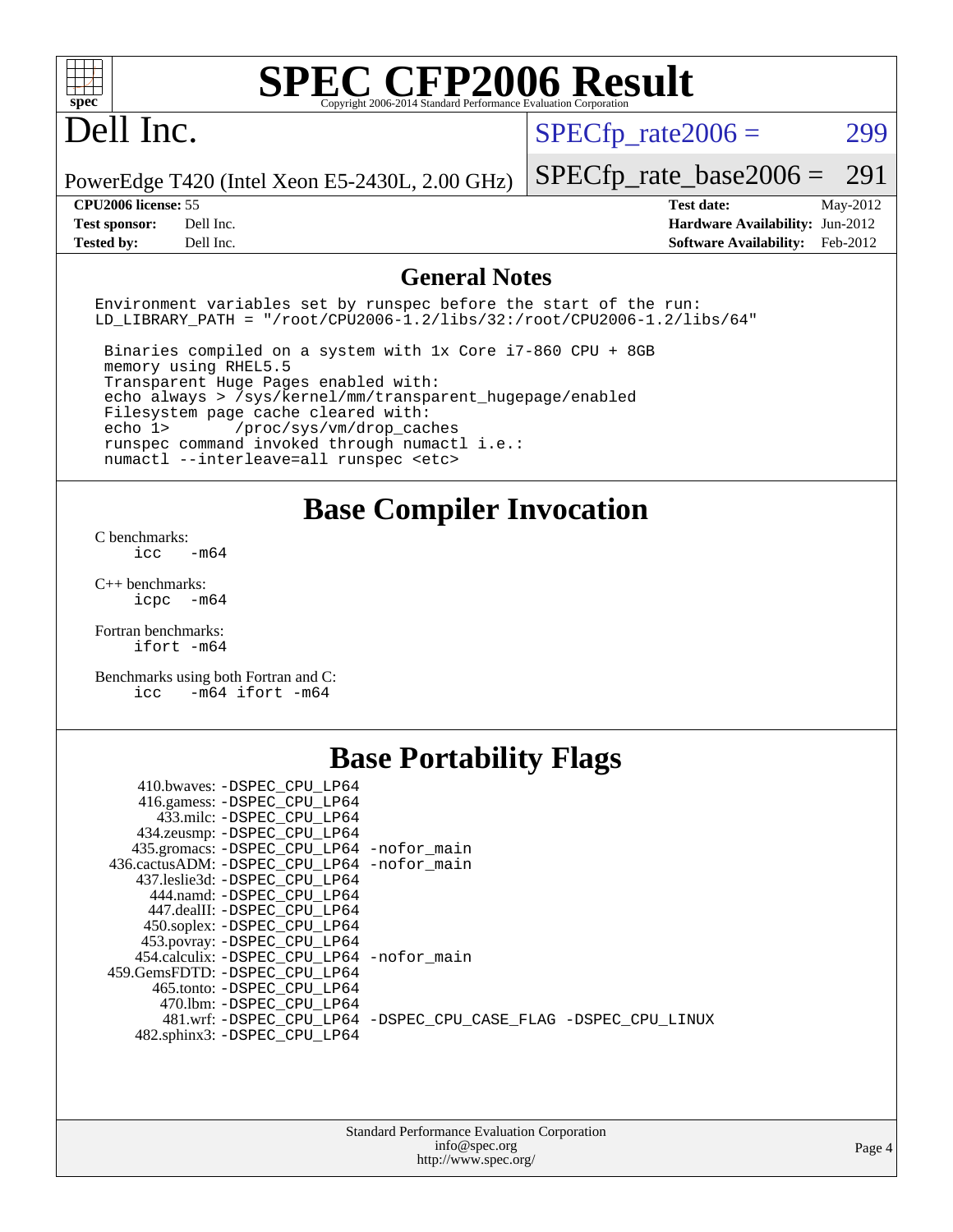

# Dell Inc.

 $SPECTp\_rate2006 = 299$ 

PowerEdge T420 (Intel Xeon E5-2430L, 2.00 GHz)

[SPECfp\\_rate\\_base2006 =](http://www.spec.org/auto/cpu2006/Docs/result-fields.html#SPECfpratebase2006) 291 **[CPU2006 license:](http://www.spec.org/auto/cpu2006/Docs/result-fields.html#CPU2006license)** 55 **[Test date:](http://www.spec.org/auto/cpu2006/Docs/result-fields.html#Testdate)** May-2012

**[Test sponsor:](http://www.spec.org/auto/cpu2006/Docs/result-fields.html#Testsponsor)** Dell Inc. **[Hardware Availability:](http://www.spec.org/auto/cpu2006/Docs/result-fields.html#HardwareAvailability)** Jun-2012 **[Tested by:](http://www.spec.org/auto/cpu2006/Docs/result-fields.html#Testedby)** Dell Inc. **[Software Availability:](http://www.spec.org/auto/cpu2006/Docs/result-fields.html#SoftwareAvailability)** Feb-2012

## **[Base Optimization Flags](http://www.spec.org/auto/cpu2006/Docs/result-fields.html#BaseOptimizationFlags)**

[C benchmarks](http://www.spec.org/auto/cpu2006/Docs/result-fields.html#Cbenchmarks): [-xAVX](http://www.spec.org/cpu2006/results/res2012q3/cpu2006-20120703-23447.flags.html#user_CCbase_f-xAVX) [-ipo](http://www.spec.org/cpu2006/results/res2012q3/cpu2006-20120703-23447.flags.html#user_CCbase_f-ipo) [-O3](http://www.spec.org/cpu2006/results/res2012q3/cpu2006-20120703-23447.flags.html#user_CCbase_f-O3) [-no-prec-div](http://www.spec.org/cpu2006/results/res2012q3/cpu2006-20120703-23447.flags.html#user_CCbase_f-no-prec-div) [-static](http://www.spec.org/cpu2006/results/res2012q3/cpu2006-20120703-23447.flags.html#user_CCbase_f-static) [-opt-prefetch](http://www.spec.org/cpu2006/results/res2012q3/cpu2006-20120703-23447.flags.html#user_CCbase_f-opt-prefetch) [-auto-p32](http://www.spec.org/cpu2006/results/res2012q3/cpu2006-20120703-23447.flags.html#user_CCbase_f-auto-p32) [-ansi-alias](http://www.spec.org/cpu2006/results/res2012q3/cpu2006-20120703-23447.flags.html#user_CCbase_f-ansi-alias) [-opt-mem-layout-trans=3](http://www.spec.org/cpu2006/results/res2012q3/cpu2006-20120703-23447.flags.html#user_CCbase_f-opt-mem-layout-trans_a7b82ad4bd7abf52556d4961a2ae94d5) [C++ benchmarks:](http://www.spec.org/auto/cpu2006/Docs/result-fields.html#CXXbenchmarks) [-xAVX](http://www.spec.org/cpu2006/results/res2012q3/cpu2006-20120703-23447.flags.html#user_CXXbase_f-xAVX) [-ipo](http://www.spec.org/cpu2006/results/res2012q3/cpu2006-20120703-23447.flags.html#user_CXXbase_f-ipo) [-O3](http://www.spec.org/cpu2006/results/res2012q3/cpu2006-20120703-23447.flags.html#user_CXXbase_f-O3) [-no-prec-div](http://www.spec.org/cpu2006/results/res2012q3/cpu2006-20120703-23447.flags.html#user_CXXbase_f-no-prec-div) [-static](http://www.spec.org/cpu2006/results/res2012q3/cpu2006-20120703-23447.flags.html#user_CXXbase_f-static) [-opt-prefetch](http://www.spec.org/cpu2006/results/res2012q3/cpu2006-20120703-23447.flags.html#user_CXXbase_f-opt-prefetch) [-auto-p32](http://www.spec.org/cpu2006/results/res2012q3/cpu2006-20120703-23447.flags.html#user_CXXbase_f-auto-p32) [-ansi-alias](http://www.spec.org/cpu2006/results/res2012q3/cpu2006-20120703-23447.flags.html#user_CXXbase_f-ansi-alias) [-opt-mem-layout-trans=3](http://www.spec.org/cpu2006/results/res2012q3/cpu2006-20120703-23447.flags.html#user_CXXbase_f-opt-mem-layout-trans_a7b82ad4bd7abf52556d4961a2ae94d5) [Fortran benchmarks](http://www.spec.org/auto/cpu2006/Docs/result-fields.html#Fortranbenchmarks): [-xAVX](http://www.spec.org/cpu2006/results/res2012q3/cpu2006-20120703-23447.flags.html#user_FCbase_f-xAVX) [-ipo](http://www.spec.org/cpu2006/results/res2012q3/cpu2006-20120703-23447.flags.html#user_FCbase_f-ipo) [-O3](http://www.spec.org/cpu2006/results/res2012q3/cpu2006-20120703-23447.flags.html#user_FCbase_f-O3) [-no-prec-div](http://www.spec.org/cpu2006/results/res2012q3/cpu2006-20120703-23447.flags.html#user_FCbase_f-no-prec-div) [-static](http://www.spec.org/cpu2006/results/res2012q3/cpu2006-20120703-23447.flags.html#user_FCbase_f-static) [-opt-prefetch](http://www.spec.org/cpu2006/results/res2012q3/cpu2006-20120703-23447.flags.html#user_FCbase_f-opt-prefetch) [Benchmarks using both Fortran and C](http://www.spec.org/auto/cpu2006/Docs/result-fields.html#BenchmarksusingbothFortranandC): [-xAVX](http://www.spec.org/cpu2006/results/res2012q3/cpu2006-20120703-23447.flags.html#user_CC_FCbase_f-xAVX) [-ipo](http://www.spec.org/cpu2006/results/res2012q3/cpu2006-20120703-23447.flags.html#user_CC_FCbase_f-ipo) [-O3](http://www.spec.org/cpu2006/results/res2012q3/cpu2006-20120703-23447.flags.html#user_CC_FCbase_f-O3) [-no-prec-div](http://www.spec.org/cpu2006/results/res2012q3/cpu2006-20120703-23447.flags.html#user_CC_FCbase_f-no-prec-div) [-static](http://www.spec.org/cpu2006/results/res2012q3/cpu2006-20120703-23447.flags.html#user_CC_FCbase_f-static) [-opt-prefetch](http://www.spec.org/cpu2006/results/res2012q3/cpu2006-20120703-23447.flags.html#user_CC_FCbase_f-opt-prefetch) [-auto-p32](http://www.spec.org/cpu2006/results/res2012q3/cpu2006-20120703-23447.flags.html#user_CC_FCbase_f-auto-p32) [-ansi-alias](http://www.spec.org/cpu2006/results/res2012q3/cpu2006-20120703-23447.flags.html#user_CC_FCbase_f-ansi-alias) [-opt-mem-layout-trans=3](http://www.spec.org/cpu2006/results/res2012q3/cpu2006-20120703-23447.flags.html#user_CC_FCbase_f-opt-mem-layout-trans_a7b82ad4bd7abf52556d4961a2ae94d5)

## **[Peak Compiler Invocation](http://www.spec.org/auto/cpu2006/Docs/result-fields.html#PeakCompilerInvocation)**

[C benchmarks](http://www.spec.org/auto/cpu2006/Docs/result-fields.html#Cbenchmarks):  $i<sub>c</sub>$   $-m64$ 

[C++ benchmarks \(except as noted below\):](http://www.spec.org/auto/cpu2006/Docs/result-fields.html#CXXbenchmarksexceptasnotedbelow) [icpc -m64](http://www.spec.org/cpu2006/results/res2012q3/cpu2006-20120703-23447.flags.html#user_CXXpeak_intel_icpc_64bit_bedb90c1146cab66620883ef4f41a67e)

450.soplex: [icpc -m32](http://www.spec.org/cpu2006/results/res2012q3/cpu2006-20120703-23447.flags.html#user_peakCXXLD450_soplex_intel_icpc_4e5a5ef1a53fd332b3c49e69c3330699)

[Fortran benchmarks](http://www.spec.org/auto/cpu2006/Docs/result-fields.html#Fortranbenchmarks): [ifort -m64](http://www.spec.org/cpu2006/results/res2012q3/cpu2006-20120703-23447.flags.html#user_FCpeak_intel_ifort_64bit_ee9d0fb25645d0210d97eb0527dcc06e)

[Benchmarks using both Fortran and C](http://www.spec.org/auto/cpu2006/Docs/result-fields.html#BenchmarksusingbothFortranandC):<br>icc -m64 ifort -m64  $-m64$  ifort  $-m64$ 

## **[Peak Portability Flags](http://www.spec.org/auto/cpu2006/Docs/result-fields.html#PeakPortabilityFlags)**

| 410.bwaves: - DSPEC_CPU_LP64                |  |
|---------------------------------------------|--|
| 416.gamess: -DSPEC_CPU_LP64                 |  |
| 433.milc: - DSPEC_CPU LP64                  |  |
| 434.zeusmp: -DSPEC_CPU_LP64                 |  |
| 435.gromacs: -DSPEC_CPU_LP64 -nofor_main    |  |
| 436.cactusADM: -DSPEC CPU LP64 -nofor main  |  |
| 437.leslie3d: -DSPEC CPU LP64               |  |
| 444.namd: - DSPEC CPU LP64                  |  |
| 447.dealII: -DSPEC CPU LP64                 |  |
| 453.povray: -DSPEC_CPU_LP64                 |  |
| 454.calculix: - DSPEC CPU LP64 - nofor main |  |
| 459.GemsFDTD: - DSPEC CPU LP64              |  |

Continued on next page

Standard Performance Evaluation Corporation [info@spec.org](mailto:info@spec.org) <http://www.spec.org/>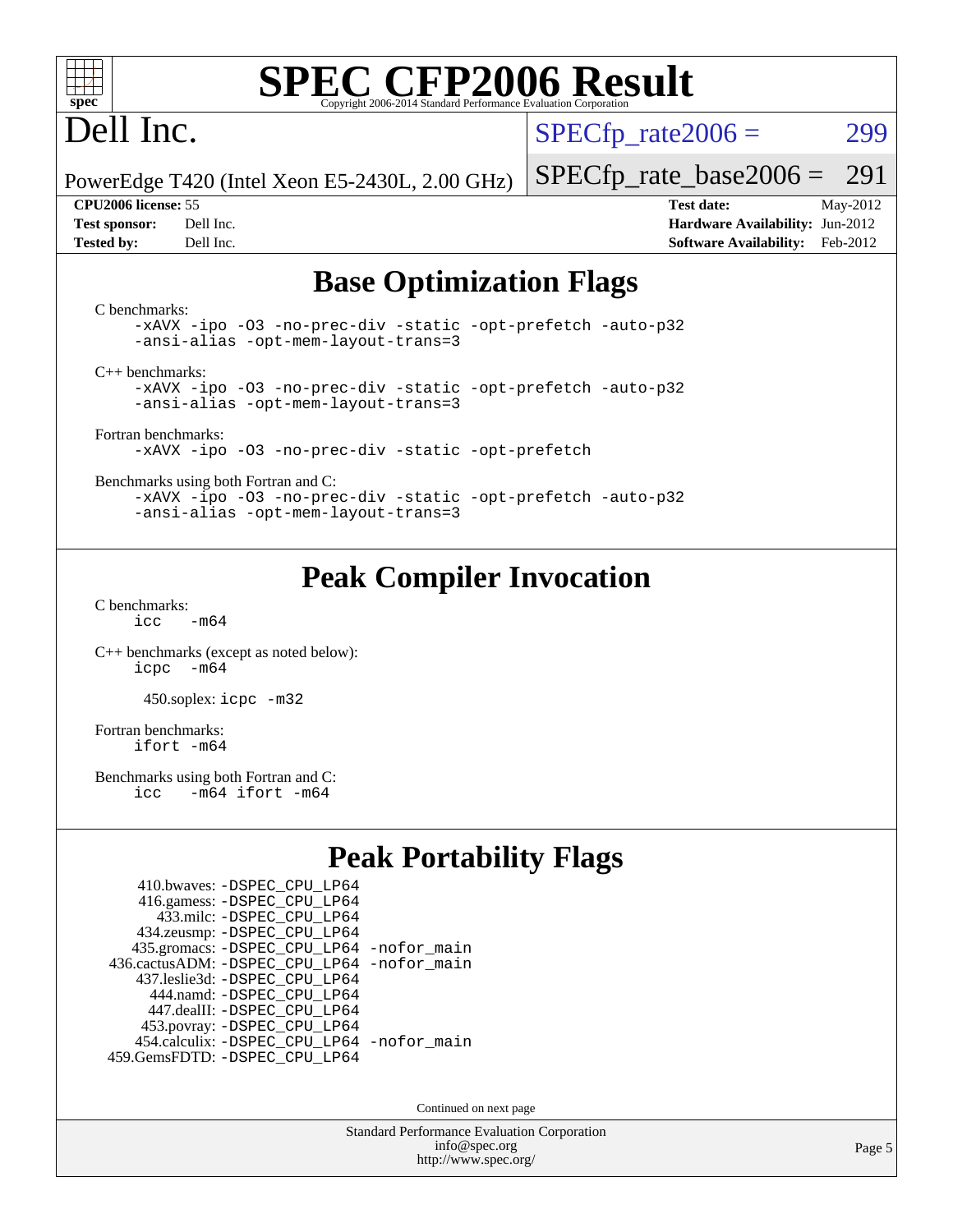

# Dell Inc.

 $SPECTp\_rate2006 = 299$ 

PowerEdge T420 (Intel Xeon E5-2430L, 2.00 GHz)

[SPECfp\\_rate\\_base2006 =](http://www.spec.org/auto/cpu2006/Docs/result-fields.html#SPECfpratebase2006) 291

**[CPU2006 license:](http://www.spec.org/auto/cpu2006/Docs/result-fields.html#CPU2006license)** 55 **[Test date:](http://www.spec.org/auto/cpu2006/Docs/result-fields.html#Testdate)** May-2012 **[Test sponsor:](http://www.spec.org/auto/cpu2006/Docs/result-fields.html#Testsponsor)** Dell Inc. **[Hardware Availability:](http://www.spec.org/auto/cpu2006/Docs/result-fields.html#HardwareAvailability)** Jun-2012 **[Tested by:](http://www.spec.org/auto/cpu2006/Docs/result-fields.html#Testedby)** Dell Inc. **[Software Availability:](http://www.spec.org/auto/cpu2006/Docs/result-fields.html#SoftwareAvailability)** Feb-2012

## **[Peak Portability Flags \(Continued\)](http://www.spec.org/auto/cpu2006/Docs/result-fields.html#PeakPortabilityFlags)**

 465.tonto: [-DSPEC\\_CPU\\_LP64](http://www.spec.org/cpu2006/results/res2012q3/cpu2006-20120703-23447.flags.html#suite_peakPORTABILITY465_tonto_DSPEC_CPU_LP64) 470.lbm: [-DSPEC\\_CPU\\_LP64](http://www.spec.org/cpu2006/results/res2012q3/cpu2006-20120703-23447.flags.html#suite_peakPORTABILITY470_lbm_DSPEC_CPU_LP64) 481.wrf: [-DSPEC\\_CPU\\_LP64](http://www.spec.org/cpu2006/results/res2012q3/cpu2006-20120703-23447.flags.html#suite_peakPORTABILITY481_wrf_DSPEC_CPU_LP64) [-DSPEC\\_CPU\\_CASE\\_FLAG](http://www.spec.org/cpu2006/results/res2012q3/cpu2006-20120703-23447.flags.html#b481.wrf_peakCPORTABILITY_DSPEC_CPU_CASE_FLAG) [-DSPEC\\_CPU\\_LINUX](http://www.spec.org/cpu2006/results/res2012q3/cpu2006-20120703-23447.flags.html#b481.wrf_peakCPORTABILITY_DSPEC_CPU_LINUX) 482.sphinx3: [-DSPEC\\_CPU\\_LP64](http://www.spec.org/cpu2006/results/res2012q3/cpu2006-20120703-23447.flags.html#suite_peakPORTABILITY482_sphinx3_DSPEC_CPU_LP64)

**[Peak Optimization Flags](http://www.spec.org/auto/cpu2006/Docs/result-fields.html#PeakOptimizationFlags)**

[C benchmarks](http://www.spec.org/auto/cpu2006/Docs/result-fields.html#Cbenchmarks):

 433.milc: [-xAVX](http://www.spec.org/cpu2006/results/res2012q3/cpu2006-20120703-23447.flags.html#user_peakPASS2_CFLAGSPASS2_LDFLAGS433_milc_f-xAVX)(pass 2) [-prof-gen](http://www.spec.org/cpu2006/results/res2012q3/cpu2006-20120703-23447.flags.html#user_peakPASS1_CFLAGSPASS1_LDFLAGS433_milc_prof_gen_e43856698f6ca7b7e442dfd80e94a8fc)(pass 1) [-ipo](http://www.spec.org/cpu2006/results/res2012q3/cpu2006-20120703-23447.flags.html#user_peakPASS2_CFLAGSPASS2_LDFLAGS433_milc_f-ipo)(pass 2) [-O3](http://www.spec.org/cpu2006/results/res2012q3/cpu2006-20120703-23447.flags.html#user_peakPASS2_CFLAGSPASS2_LDFLAGS433_milc_f-O3)(pass 2) [-no-prec-div](http://www.spec.org/cpu2006/results/res2012q3/cpu2006-20120703-23447.flags.html#user_peakPASS2_CFLAGSPASS2_LDFLAGS433_milc_f-no-prec-div)(pass 2) [-prof-use](http://www.spec.org/cpu2006/results/res2012q3/cpu2006-20120703-23447.flags.html#user_peakPASS2_CFLAGSPASS2_LDFLAGS433_milc_prof_use_bccf7792157ff70d64e32fe3e1250b55)(pass 2) [-static](http://www.spec.org/cpu2006/results/res2012q3/cpu2006-20120703-23447.flags.html#user_peakOPTIMIZE433_milc_f-static) [-auto-ilp32](http://www.spec.org/cpu2006/results/res2012q3/cpu2006-20120703-23447.flags.html#user_peakCOPTIMIZE433_milc_f-auto-ilp32) [-opt-mem-layout-trans=3](http://www.spec.org/cpu2006/results/res2012q3/cpu2006-20120703-23447.flags.html#user_peakCOPTIMIZE433_milc_f-opt-mem-layout-trans_a7b82ad4bd7abf52556d4961a2ae94d5)

 $470$ .lbm: basepeak = yes

 $482$ .sphinx3: basepeak = yes

#### [C++ benchmarks:](http://www.spec.org/auto/cpu2006/Docs/result-fields.html#CXXbenchmarks)

```
444.namd: -xAVX(pass 2) -prof-gen(pass 1) -ppo(pass 2) -03(pass 2)
 -no-prec-div(pass 2) -prof-use(pass 2) -fno-alias
 -auto-ilp32
```
447.dealII: basepeak = yes

 $450$ .soplex:  $-x$ AVX(pass 2)  $-p$ rof-gen(pass 1)  $-i$ po(pass 2)  $-03$ (pass 2) [-no-prec-div](http://www.spec.org/cpu2006/results/res2012q3/cpu2006-20120703-23447.flags.html#user_peakPASS2_CXXFLAGSPASS2_LDFLAGS450_soplex_f-no-prec-div)(pass 2) [-prof-use](http://www.spec.org/cpu2006/results/res2012q3/cpu2006-20120703-23447.flags.html#user_peakPASS2_CXXFLAGSPASS2_LDFLAGS450_soplex_prof_use_bccf7792157ff70d64e32fe3e1250b55)(pass 2) [-opt-malloc-options=3](http://www.spec.org/cpu2006/results/res2012q3/cpu2006-20120703-23447.flags.html#user_peakOPTIMIZE450_soplex_f-opt-malloc-options_13ab9b803cf986b4ee62f0a5998c2238)

```
 453.povray: -xAVX(pass 2) -prof-gen(pass 1) -ipo(pass 2) -O3(pass 2)
   -no-prec-div(pass 2) -prof-use(pass 2) -unroll4 -ansi-alias
```
[Fortran benchmarks](http://www.spec.org/auto/cpu2006/Docs/result-fields.html#Fortranbenchmarks):

 410.bwaves: [-xAVX](http://www.spec.org/cpu2006/results/res2012q3/cpu2006-20120703-23447.flags.html#user_peakPASS2_FFLAGSPASS2_LDFLAGS410_bwaves_f-xAVX)(pass 2) [-prof-gen](http://www.spec.org/cpu2006/results/res2012q3/cpu2006-20120703-23447.flags.html#user_peakPASS1_FFLAGSPASS1_LDFLAGS410_bwaves_prof_gen_e43856698f6ca7b7e442dfd80e94a8fc)(pass 1) [-ipo](http://www.spec.org/cpu2006/results/res2012q3/cpu2006-20120703-23447.flags.html#user_peakPASS2_FFLAGSPASS2_LDFLAGS410_bwaves_f-ipo)(pass 2) [-O3](http://www.spec.org/cpu2006/results/res2012q3/cpu2006-20120703-23447.flags.html#user_peakPASS2_FFLAGSPASS2_LDFLAGS410_bwaves_f-O3)(pass 2) [-no-prec-div](http://www.spec.org/cpu2006/results/res2012q3/cpu2006-20120703-23447.flags.html#user_peakPASS2_FFLAGSPASS2_LDFLAGS410_bwaves_f-no-prec-div)(pass 2) [-prof-use](http://www.spec.org/cpu2006/results/res2012q3/cpu2006-20120703-23447.flags.html#user_peakPASS2_FFLAGSPASS2_LDFLAGS410_bwaves_prof_use_bccf7792157ff70d64e32fe3e1250b55)(pass 2) [-static](http://www.spec.org/cpu2006/results/res2012q3/cpu2006-20120703-23447.flags.html#user_peakOPTIMIZE410_bwaves_f-static)

 416.gamess: [-xAVX](http://www.spec.org/cpu2006/results/res2012q3/cpu2006-20120703-23447.flags.html#user_peakPASS2_FFLAGSPASS2_LDFLAGS416_gamess_f-xAVX)(pass 2) [-prof-gen](http://www.spec.org/cpu2006/results/res2012q3/cpu2006-20120703-23447.flags.html#user_peakPASS1_FFLAGSPASS1_LDFLAGS416_gamess_prof_gen_e43856698f6ca7b7e442dfd80e94a8fc)(pass 1) [-ipo](http://www.spec.org/cpu2006/results/res2012q3/cpu2006-20120703-23447.flags.html#user_peakPASS2_FFLAGSPASS2_LDFLAGS416_gamess_f-ipo)(pass 2) [-O3](http://www.spec.org/cpu2006/results/res2012q3/cpu2006-20120703-23447.flags.html#user_peakPASS2_FFLAGSPASS2_LDFLAGS416_gamess_f-O3)(pass 2)  $-$ no-prec-div $(pass 2)$  [-prof-use](http://www.spec.org/cpu2006/results/res2012q3/cpu2006-20120703-23447.flags.html#user_peakPASS2_FFLAGSPASS2_LDFLAGS416_gamess_prof_use_bccf7792157ff70d64e32fe3e1250b55) $(pass 2)$  [-unroll2](http://www.spec.org/cpu2006/results/res2012q3/cpu2006-20120703-23447.flags.html#user_peakOPTIMIZE416_gamess_f-unroll_784dae83bebfb236979b41d2422d7ec2) [-inline-level=0](http://www.spec.org/cpu2006/results/res2012q3/cpu2006-20120703-23447.flags.html#user_peakOPTIMIZE416_gamess_f-inline-level_318d07a09274ad25e8d15dbfaa68ba50) [-scalar-rep-](http://www.spec.org/cpu2006/results/res2012q3/cpu2006-20120703-23447.flags.html#user_peakOPTIMIZE416_gamess_f-disablescalarrep_abbcad04450fb118e4809c81d83c8a1d) [-static](http://www.spec.org/cpu2006/results/res2012q3/cpu2006-20120703-23447.flags.html#user_peakOPTIMIZE416_gamess_f-static)

434.zeusmp: basepeak = yes

437.leslie3d: [-xAVX](http://www.spec.org/cpu2006/results/res2012q3/cpu2006-20120703-23447.flags.html#user_peakOPTIMIZE437_leslie3d_f-xAVX) [-ipo](http://www.spec.org/cpu2006/results/res2012q3/cpu2006-20120703-23447.flags.html#user_peakOPTIMIZE437_leslie3d_f-ipo) [-O3](http://www.spec.org/cpu2006/results/res2012q3/cpu2006-20120703-23447.flags.html#user_peakOPTIMIZE437_leslie3d_f-O3) [-no-prec-div](http://www.spec.org/cpu2006/results/res2012q3/cpu2006-20120703-23447.flags.html#user_peakOPTIMIZE437_leslie3d_f-no-prec-div) [-static](http://www.spec.org/cpu2006/results/res2012q3/cpu2006-20120703-23447.flags.html#user_peakOPTIMIZE437_leslie3d_f-static) [-opt-prefetch](http://www.spec.org/cpu2006/results/res2012q3/cpu2006-20120703-23447.flags.html#user_peakOPTIMIZE437_leslie3d_f-opt-prefetch)

459.GemsFDTD: basepeak = yes

```
465.tonto: -xAVX(pass 2) -prof-gen(pass 1) -po(pass 2) -03(pass 2)
-no-prec-div-prof-use-unroll4-auto
-inline-calloc -opt-malloc-options=3
```
Continued on next page

Standard Performance Evaluation Corporation [info@spec.org](mailto:info@spec.org) <http://www.spec.org/>